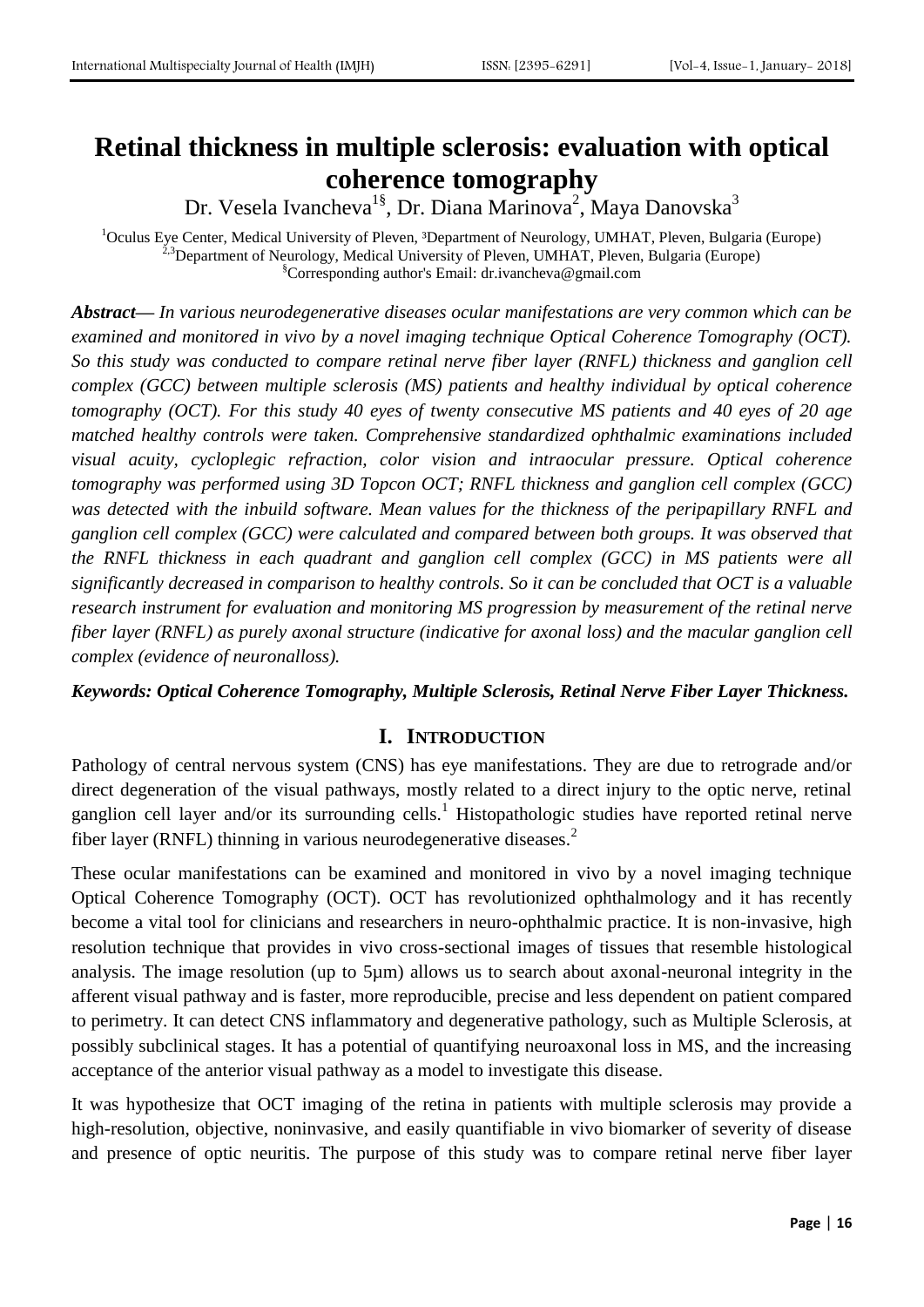(RNFL) thickness and ganglion cell complex (GCC) between multiple sclerosis (MS) patients and aged matched healthy individuals using 3D Topcon 2000 FA+ OCT.

# **II. METHODOLOGY**

This was a hospital based case control type of observational study conducted on fourty eyes of twenty consecutive MS patients (with more than 5 years of diagnose, mean age 39±7 years, 10 male and 10 female) and 40 eyes of 20 age matches healthy controls (mean age  $40\pm5$  years, 11 male and 9 female). All of them underwent a complete ophthalmic examination including best corrected visual acuity examination, slit-lamp examination, Goldman applanation tonometry, and dilated stereoscopic fundus examination. Subjects having optic neuritis (ON) in the past or now, refractive error  $\geq +1.5.0$  diopters sphere and/or  $+/-3.0$  diopters cyllinder,  $IOP > 21mmHg$ , eyes with retinopathy of any cause, eyes with glaucomatous disc changes were excluded from study.

**Ethical approval:** "All procedures performed in studies involving human participants were in accordance with the ethical standards of the institutional and/or national research committee and with the 1964 Helsinki declaration and its later amendments or comparable ethical standards. Informed consent was obtained from all individual participants included in the study.

All subjects were examined using standard protocols: 3D Disc 6mmx6mm, 3D Macula 6mmx6mm and 3D Macula (V) 7x7mm with 3D Topcon 2000 FA + (Topcon, Tokyo, Japan).

The 3D Macula scanning protocol was with 6mmx6mm volume cube scans and 512x128 pixels scan resolution, scan depth 2.3mm, horizontal resolution 20 µm, longitudinal resolution 5-6 µm. Macular thickness was reported in a modified Early Treatment of diabetic retinopathy study, macular map with a center subfield of 1 mm in diameter and the inner and outer subfields having diameters of 3 mm and 6 mm respectively. The mean Central Foveal Thickness (CFT), the mean Center Point Thickness (CPT) and the mean macular volume were calculated. At OCT scans center macular thickness was determined automatically and was analyzed by OCT software. In all OCT maps, automated macular thickness detection was performed by instrument's software analysis without macular operator adjustment.

The RNFL thickness was measured using 3D Disc scanning protocol with 6mmx6mm volume cube scans,  $512x128$  pixels scan resolution, scan depth 2.3 mm, horizontal resolution 20  $\mu$ m, longitudinal resolution 5-6 µm. The RNFL thickness was measured around the disc with 16 averaged consecutive circular B-scans with diameter of 3.4 mm and 1024 A-scans. The peripapillary RNFL thickness (average and four quadrant values) was analyzed.

3D Macula (V) scanning protocol with 7mmx7mm volume cube scans and 512x128 pixels scan resolution allows three types of thickness measuring : Nerve Fiber Layer (NFL), Ganglion Cell Layer (GCL)+ Inner Plexiform Layer (IPL), NFL+ GCL+ IPL. The average thickness of these layers was calculated.

Age stratified comparisons of all macular and RNFL measurements between groups were carried out using the independent sample t-test or ANOVA. For significance  $p<0.05$  was considered to be statistically significant. All analyses were performed using SPSS software, version 19.0.

## **III. RESULTS**

Peripapillary and macular OCT imaging was performed on 40 eyes of patients with multiple sclerosis. No images were excluded from the final analysis due to poor image quality. Patient age ranged from 26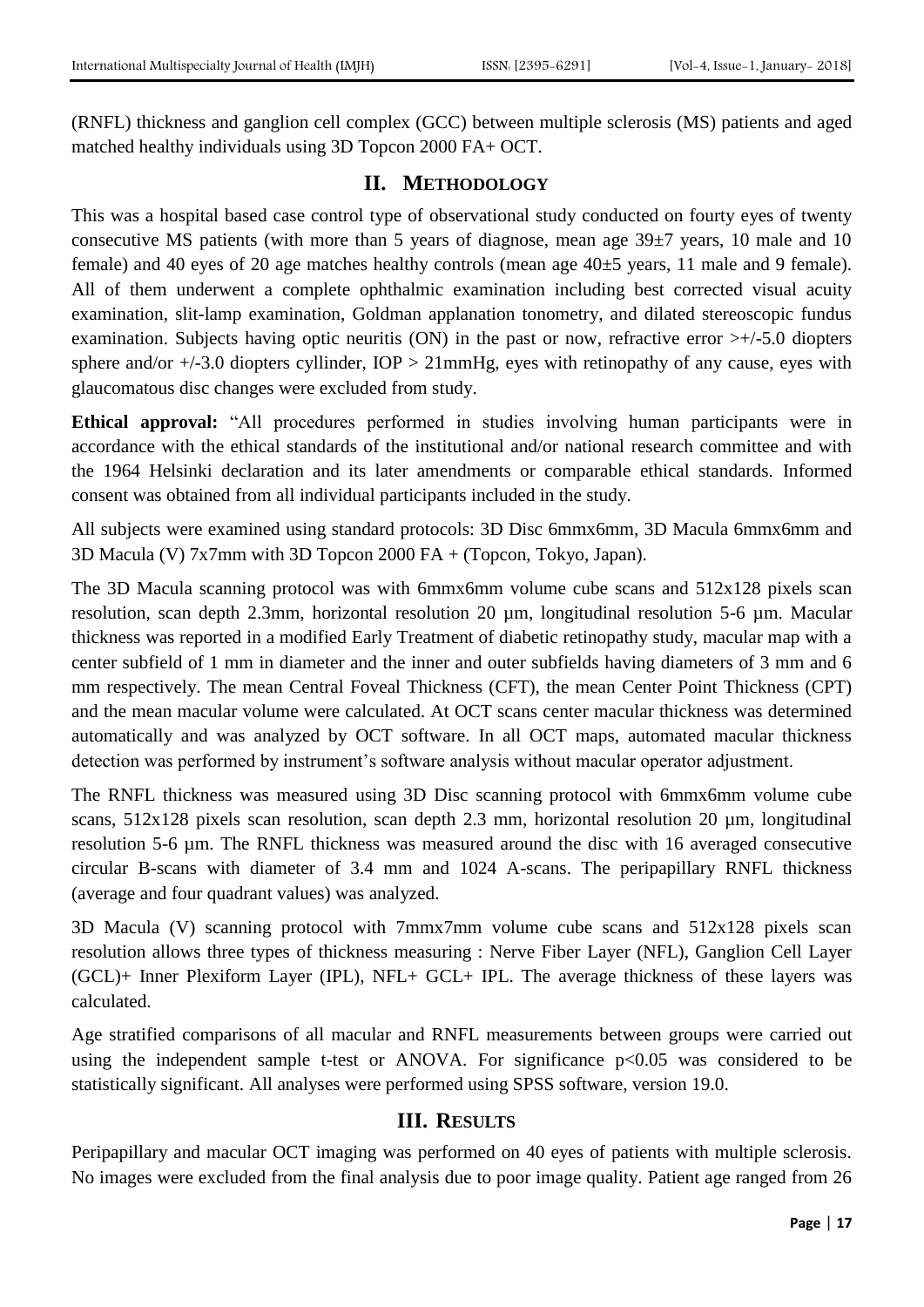to 69 years (median 39.7 years). The percentage of subjects who were female was 50%. Disease duration for all subjects with multiple sclerosis was at least 5 years.

The Macular Total Volumein MS patients was decreased compared to healthy controls, with statistically significant differences. Mean Macular Total Volume for MS patients was  $7.84\pm0.13$  mm<sup>3</sup>. For healthy controls mean Macular Total Volume was 8.34±0.22 mm³.

Peripapillary RNFL thinning was demonstrated: mean thickness was  $105.2\pm3.8$  µm (P < 0.001) for individuals with multiple sclerosis when compared with eyes of patients without multiple sclerosis (normals, 114.3±2.93 μm).

The ganglion cell complex (GCC) in MS patients were all decreased compared to healthy controls, with statistically significant differences.Mean thickness for MS patients was 46±12.0 µm for GCL+ and 59 $\pm$ 13.1 µmfor GCL++. For healthy controls mean thickness was 76 $\pm$ 0.20 µm for GCL+ and 118 $\pm$ 0.12 µm for GCL++.

Lower values of peripapillary RNFL thickness (Figure 1), GCL-IPL thickness (Figure 2), Macular Total Volume, Average Thickness and Center Thickness (Figure 3) found in the group of MS patients in comparison with the healthy controls. (Table 1)





**Figure 2**

**OCT image in a patient with multiple sclerosis (left image) and healthy eye (right image). Left image shows overall thinning of GCL+ and GCL++, compared to same parameters in healthy eye (right image)** 

| $GCL+$   |                                 | $GCL++$  |                                       |          |                         |          |                               |  |
|----------|---------------------------------|----------|---------------------------------------|----------|-------------------------|----------|-------------------------------|--|
|          | 150<br>100<br>50<br><b>Lost</b> |          | 200<br>150<br>100<br>50<br><b>Los</b> | is.      | 150<br>100<br>50<br>δø. | 463      | 200<br>150<br>100<br><b>M</b> |  |
|          |                                 |          |                                       |          |                         |          |                               |  |
| Superior | <b>46 um</b>                    | Superior | <b>59 um</b>                          | Superior | 75 um                   | Superior | 113 um                        |  |
| Inferior | <b>48 um</b>                    | Inferior | 60 um                                 | Inferior | <b>75 um</b>            | Inferior | 121 um                        |  |
| Total    | 47 um                           | Total    | 60 um                                 | Total    | <b>75 um</b>            | Total    | 117 um                        |  |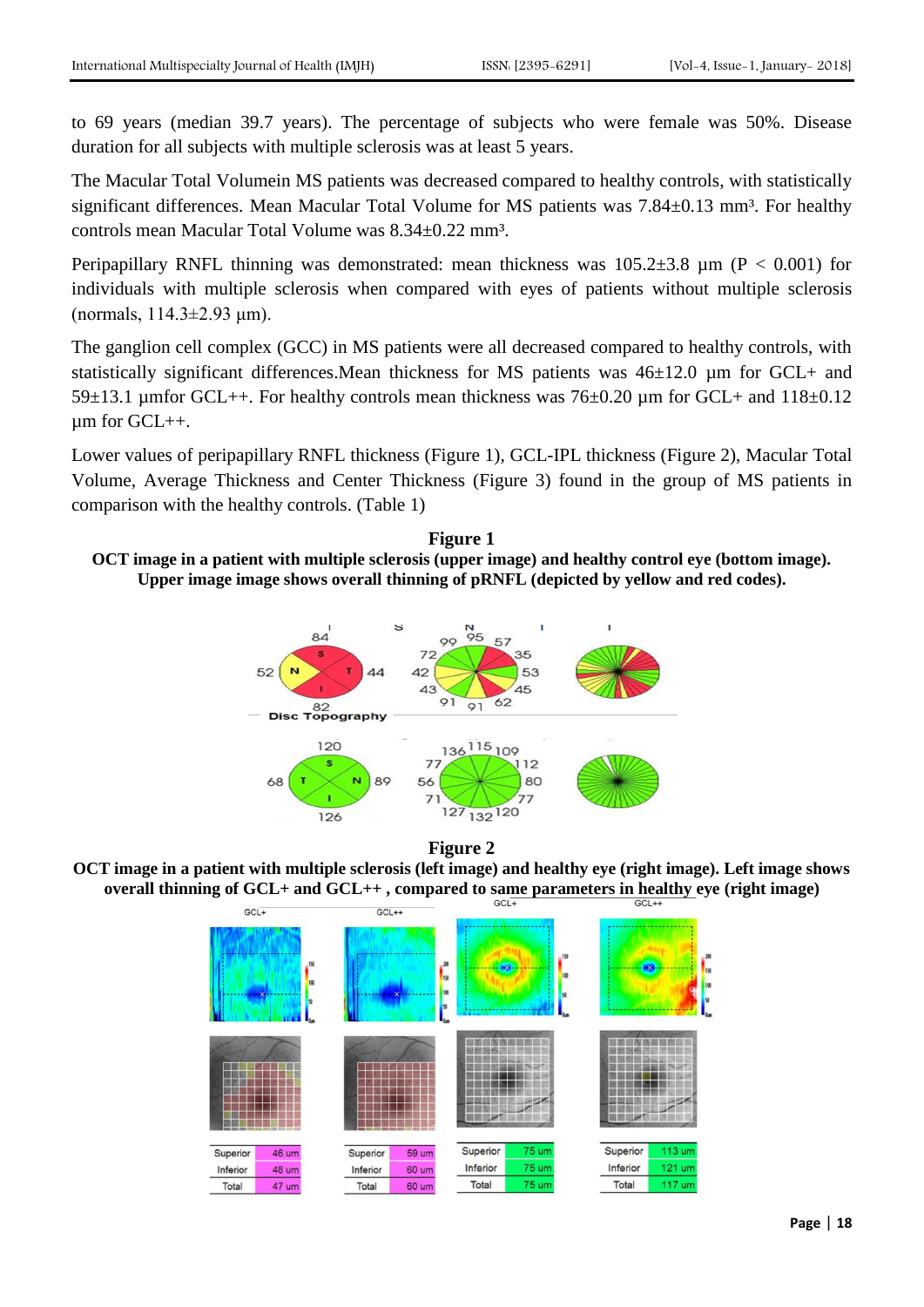### **Figure 3**

**OCT image in a patient with multiple sclerosis (left image) and healthy eye (right image). Left image shows overall thinning of retina (depicted by yellow and red codes in upper nomogram), compared to healthy eye.**



#### **Table 1**

**Comparison of OCT in healthy controls (HCs) and patients with multiple sclerosis (MS)**

| <b>S. No.</b> | Variables            | <b>Study Group (N=40) Mean</b><br>$\pm SD$ | <b>Control Group (N=40)</b><br>$Mean \pm SD$ | 'P' Value |
|---------------|----------------------|--------------------------------------------|----------------------------------------------|-----------|
|               | Macula: Total Volume | $7.84 \pm 0.13$ mm <sup>3</sup>            | $8.34 \pm 0.22$ mm <sup>3</sup>              | p<0.001   |
|               | Macula: $GCL+$       | $46\pm12.0 \text{ um}$                     | $76\pm0.20$ um                               | p<0.001   |
|               | Macula: $GCL++$      | $59 \pm 13.1$ um                           | $118 \pm 0.12$ um                            | p<0.001   |
|               | <b>pRNFL</b>         | $105.2 \pm 3.8$ um                         | $114.3 \pm 2.93$ um                          | p<0.001   |

## **IV. DISCUSSION**

In this present study, a reduced RNFL thickness in MS patients compared to healthy controls is demonstrated herein, in agreement with other recently reported results.

Thinning of pRNFL by OCT in MS patients is firstly reported in 1999 by Parisi. He described it as structural marker of axonal degeneration in MS, which occurs even without optic neuritis (ON) antecedent.<sup>3</sup> RNFL thickness correlates with MS duration as well as with visual and neurological functioning. The strongest correlations were shown in studies including MS patients with a history of ON.<sup>4,5</sup> Meta-analyses of data for TD-OCT show that RNFL thinning is more pronounced in the temporal quadrant and is milder in MS without previous ON compared to eyes with a history of ON.<sup>5</sup>

A moderate association has also been shown between the RNFL thickness and brain atrophy in MS patients. Scheel et al. used several magnetic resonance imaging (MRI) findings characteristic of brain atrophy and proved that RNFL changes indicate white matter damage exceeding the visual pathway.<sup>6</sup> However, a strong correlation with MRI results is unlikely because brain atrophy reflects not only loss of axons, but also loss of other components of brain tissue: myelin, gliosis, synaptic and water content.

A recent study of Balk et al. investigated the timing of central nervous system tissue atrophy in MS by evaluating longitudinal retinal volume changes demonstrated a significant decrease over 2 years of the pRNFL (-1.1  $\mu$ m, 95 % CI 1.4-0.7, p < 0.001). Thinning was most pronounced early in the course of disease, irrespective of previous ON.<sup>7</sup>

Initially, pRNFL and its evaluation was the prime focus of OCT examinations. Lately, OCT investigations focus on retinal layers segmentation analysis, which allows quantification of both axonal damage and neuronal degeneration. A few studies show that patients with RRMS exhibit a significant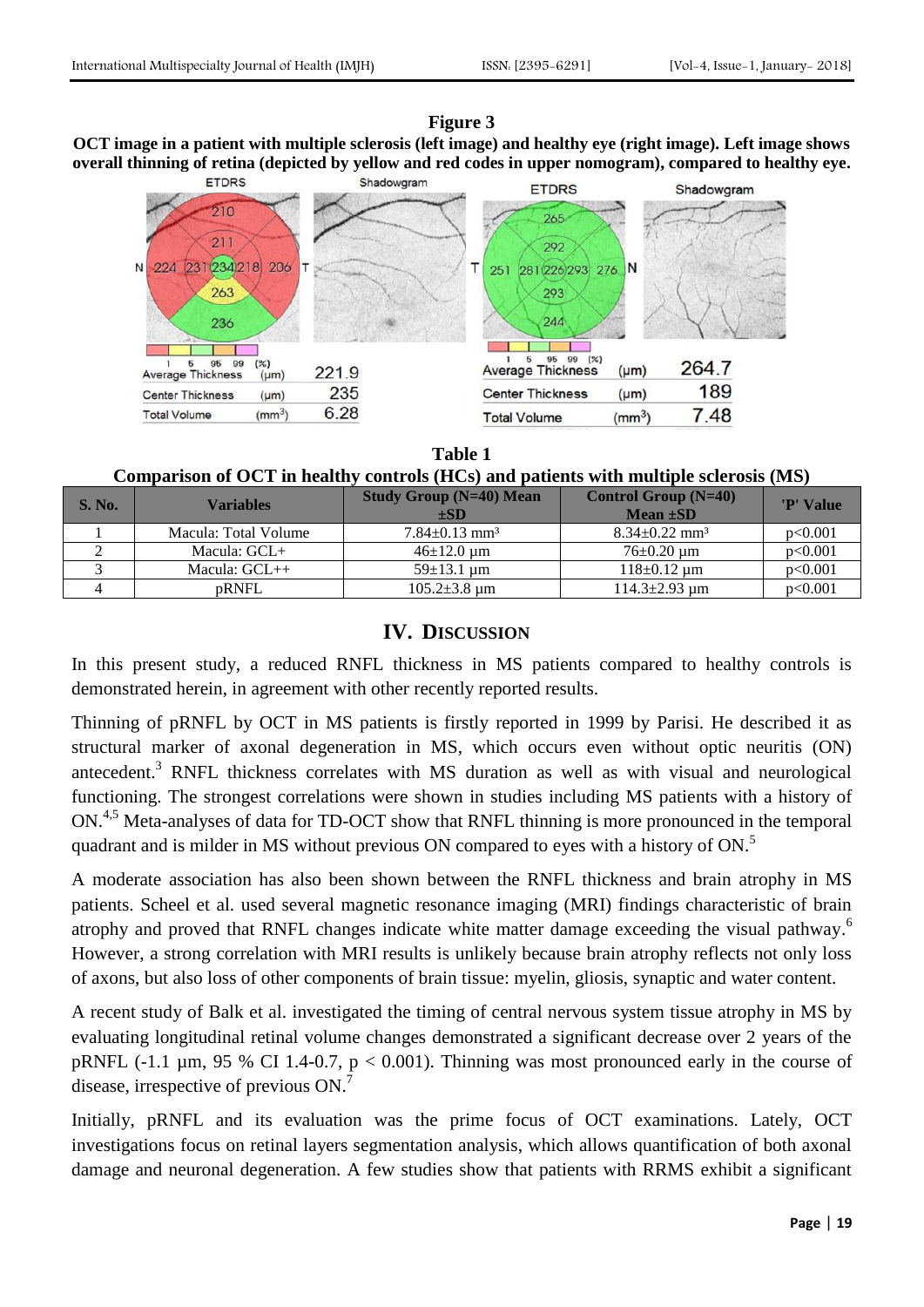thinning of ganglion cell layer (GCL), not only pRNFL. The damage was more pronounced in eyes with a history of ON. A study of Garcia-Martin in 2014 proves that GCL thickness analysis is more sensitive to detect damage. GCL is reduced before pRNFL in RRMS patients, even in eyes without previous ON.<sup>8</sup> Macular GCL thickness correlates better with visual dysfunction, disability and MRI in comparison to RNFL thickness.<sup>9,10</sup> Patients with MS have progressive RNFL and ganglion cell inner plexiform layer (GCIPL) thinning, that is a function of time and is associated with clinically significant visual loss. Narayanan reported that RNFL and GCIPL decreased with follow-up time.<sup>11</sup> Progressive changes seem to correlate with changes in neurological impairment measured by the Expanded Disability Status Scale (EDSS).

OCT may not only evaluate axonal and neuronal loss after each episode of ON, but also could monitor these changes and predict visual recovery. Costello et al. found a threshold of RNFL thickness (75 lm) below which RNFL measurements predicted persistent visual dysfunction with TD-OCT.<sup>12</sup> Recently, same authors use SD-OCT to confirm these findings. Both one-month RNFL and GCIPL values after ON predicted change in visual field MD and VA at 6 and 12 months [13]. In eyes with acute anterior optic neuritis and swelling, RNFL measurements can underestimate the amount of true damage and could mask the true degree of RNFL loss. On the other hand, macular thickness and GCL measurements are not influenced by the optic disc edema and could be more useful for detecting the structural changes in the first month compared to RNFL evaluation.<sup>13</sup> Therefore GCL thinning might be considered a biomarker of early structural loss.

Research on individual layers of the retina opens new perspectives in MS. Saidha et al. identify a subgroup of MS patients with a unique model of retinal neuronal loss of cells (predominantly macular thinning phenotype) who seems to have a disproportionate thinning of the inner and outer nuclear layers with relative sparing of GCL and more rapid progression of disability.<sup>14</sup> These findings support the possibility that preclinical retinal pathology could be harbinger of a more aggressive form of MS.

In Bulgaria, only a few studies of OCT in MS patients were performed. In 2013, Vladimirova and Cherninkova examined 20 MS patients with ON. They found thinning of the RNFL layer in most patients, with the changes observed being less marked than these in patients with ON in the past.<sup>15</sup>. In another study Z. Vladimirova examined a total 101 MS patients (eyes with acute ON, ON in the past and with no history for ON). The results demonstrated substantial thinning of the RNFL and GCC in the eyes with ON in the past, more severe in comparison to patients with acute ON. The patients who have never had ON were also found to have changes in the thickness of these layers, although less advanced, which demonstrates the presence of asymptomatic loss of vision in MS patients.<sup>16</sup> Both studies used FD-OCT RTVue-100 unit; Optovue, to perform the OCT examination.

## **V. CONCLUSION**

Patients with a history of multiple sclerosis had RNFL thinning that was detectable on OCT. OCT is a valuable research instrument for evaluation and monitoring MS progression by measurement of the retinal nerve fiber layer as purely axonal structure (indicative for axonal loss) and the macular ganglion cell complex (evidence of neuronal loss).Future prospective investigations of multiple sclerosis-related retinal changes should consider these findings when following subjects longitudinally. More precise high resolution OCT scans may be able to diagnose systemic diseases much earlier, with high sensitivity and specificity through ocular manifestations.